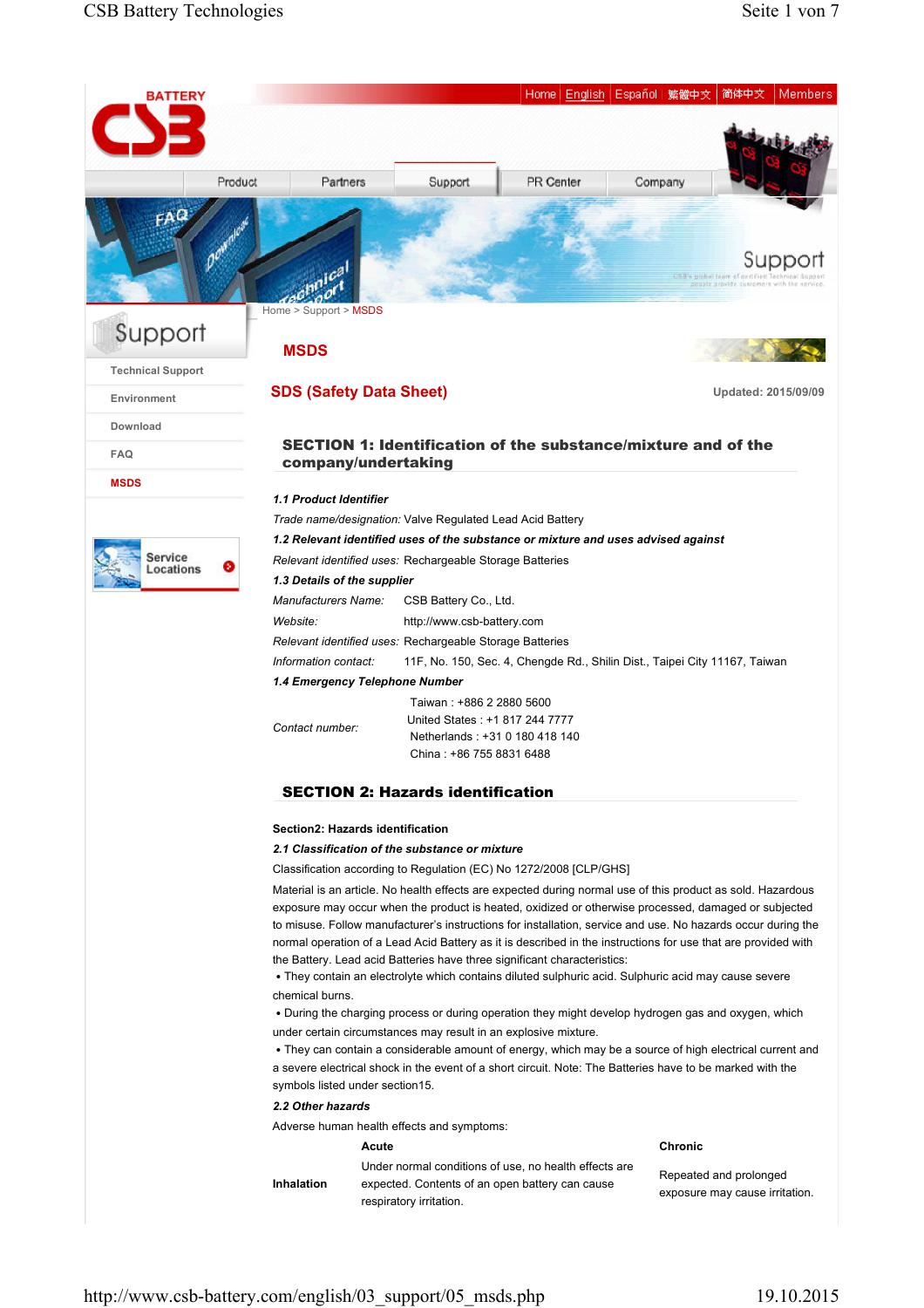| Skin                                  | Under normal conditions of use, no health effects are<br>expected.                                                                                             | No data available                                   |                                                     |
|---------------------------------------|----------------------------------------------------------------------------------------------------------------------------------------------------------------|-----------------------------------------------------|-----------------------------------------------------|
| Eye                                   | Under normal conditions of use, no health effects are<br>expected. Exposure to dust may cause irritation.                                                      | No data available.                                  |                                                     |
| Ingestion                             | Under normal conditions of use, no health effects are<br>expected. Lead ingestion may cause abdominal pain,<br>nausea, vomiting, diarrhea and severe cramping. | No data available                                   |                                                     |
|                                       | <b>HMIS Rating for Sulfuric Acid:</b>                                                                                                                          | Health: 3 Flammability: 0<br>Reactivity: 2 Other: 0 | Rating Codes:<br>$0 =$ Insignificant, $1 =$ Slight, |
| <b>NFPA Rating for Sulfuric Acid:</b> |                                                                                                                                                                | Health: 3 Flammability: 0<br>Reactivity: 2 Other: 0 | $2$ = Moderate $3$ = High<br>$4$ = Extreme          |

# SECTION 3: Composition, information or Ingredients **3)**

| Material                                                                                                       | CAS<br>No.        | EC No            | <b>OSHA</b><br>PEL                                                   | <b>ACGIH</b><br><b>TLV</b> | 18v<br>Weight% | Classification according to<br>CLP(1272/2008)                    |
|----------------------------------------------------------------------------------------------------------------|-------------------|------------------|----------------------------------------------------------------------|----------------------------|----------------|------------------------------------------------------------------|
| Specific Chemical Identity:<br><b>LEAD</b><br>Common Name:<br>GRID                                             | 7439-<br>$92 - 1$ | $231 -$          | 231-<br>100-4 50 µg/m <sup>3</sup> µg/m <sup>3</sup> ~57%            |                            |                | <sup>2</sup> T, R60, R61, S1, S2, S13,<br>S35, S45, S53,         |
| Specific Chemical Identity:<br><b>Lead Dioxide</b><br>Common Name:<br><b>Lead Oxide</b>                        | 1309-<br>$60 - 0$ |                  | 215-<br>174-5 50 $\mu$ g/m <sup>3</sup> $\mu$ g/m <sup>3</sup> ~ 22% |                            |                | <sup>2</sup> T, R20/22, R33, R50/R53,<br>R61, S53, S45, S60, S61 |
| Specific Chemical Identity:<br><b>Sulfuric Acid</b><br>Common Name: <sup>4</sup> Battery<br>Electrolyte (Acid) | 7664-<br>$93-9$   | $231 -$<br>639-5 | 1mg/m <sup>3</sup> $\frac{1.0}{mg/m^3}$ ~14%                         |                            |                | C; R35; S1/2, S26, S30,<br>S45                                   |
| <sup>5</sup> Plastic Container/Plastic<br>Parts                                                                |                   |                  |                                                                      |                            | $~17\%$        |                                                                  |

1) Contents may vary due to performance data of the Battery

2) As result of the harm to the unborn children Lead compounds are classified as toxic for reproduction, Category 1. As this category is not described with a specific hazard symbol, Lead compounds have to be labeled with the "skull "symbol. Lead compounds are not classified "toxic". 3) See Section 12 - Ecological Information

4) Density of the electrolyte varies in accordance to the state of charge

5) Composition of the plastic may vary due to different customer requirements

# SECTION 4: First Aid Measures

### *4.1 Description of first aid measures:*

Electrolyte (diluted sulphuric acid): sulphuric acid acts corrosively and damages skin Lead compounds: lead compounds are classified as toxic for reproduction (if swallowed)

|  | 4.1.1 Electrolyte (Sulphuric acid) |  |  |  |  |
|--|------------------------------------|--|--|--|--|
|--|------------------------------------|--|--|--|--|

| after skin contact:               | rinse with water, remove and wash wetted clothing                                                                    |
|-----------------------------------|----------------------------------------------------------------------------------------------------------------------|
| after inhalation of acid<br>mist: | inhale fresh air, seek advice of a medical doctor                                                                    |
| after contact with the<br>eyes:   | rinse under running water for several minutes, seek advice of a medical doctor                                       |
| after swallowing:                 | drink lot of water immediately, swallow activated carbon, do not induce vomiting,<br>seek advice of a medical doctor |
| 4.1.2 Lead compounds              |                                                                                                                      |
| after skin contact:               | clean with water and soap                                                                                            |
| after inhalation:                 | inhale fresh air, seek advice of a medical doctor                                                                    |
| after contact with the<br>eyes:   | rinse under running water for several minutes, seek advice of a medical doctor                                       |
| after swallowing:                 | wash mouth with water, seek advice of a medical doctor                                                               |

http://www.csb-battery.com/english/03\_support/05\_msds.php 19.10.2015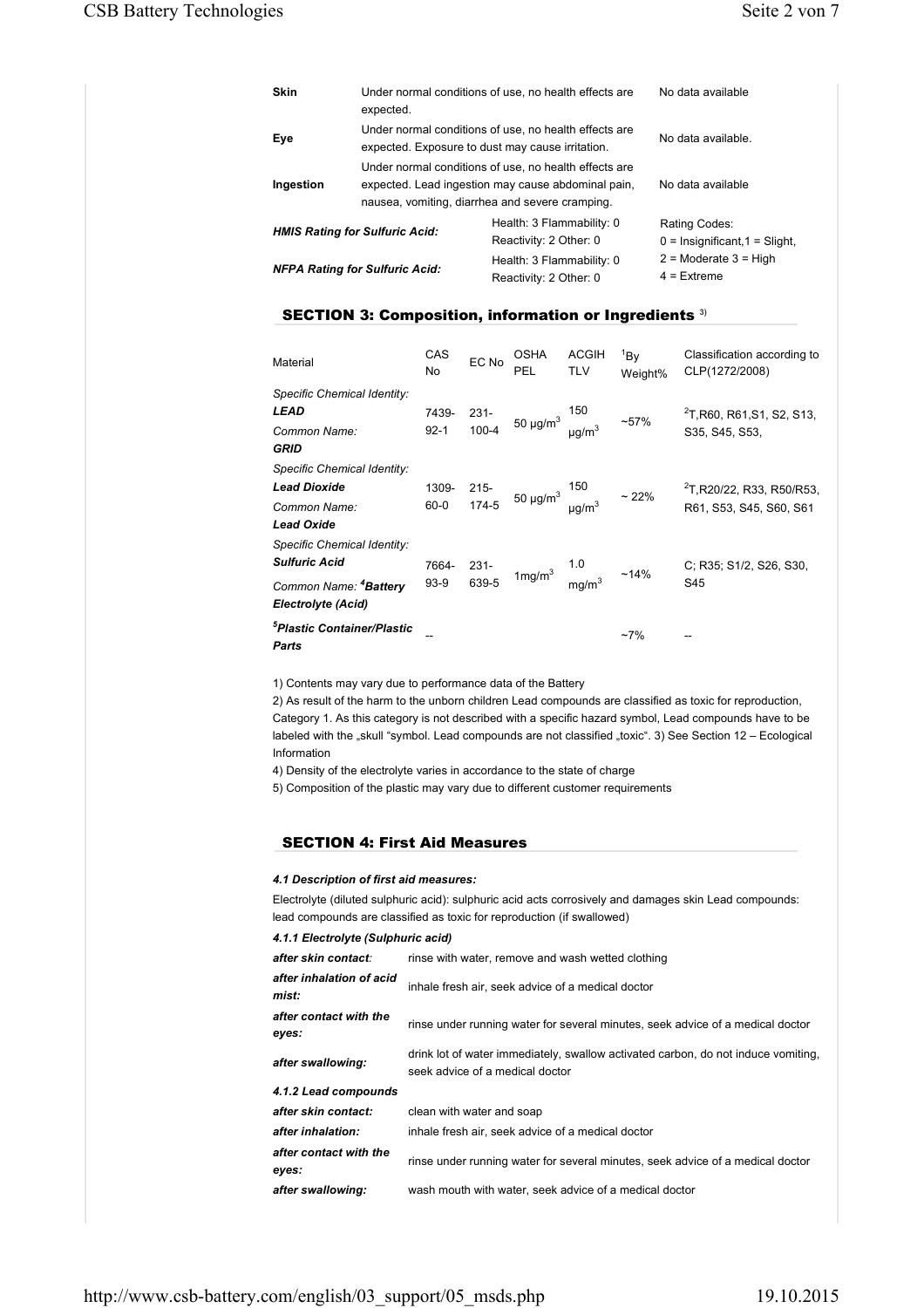# SECTION 5: FireFighting Measures

| <b>Unusual Fire and</b><br><b>Explosion Hazards:</b> | Hydrogen and Oxygen gases are produced in cells during normal battery<br>operation and expel into air through vent caps.                                                                      |
|------------------------------------------------------|-----------------------------------------------------------------------------------------------------------------------------------------------------------------------------------------------|
| Suitable fire<br>extinguishing agents:               | CO <sub>2</sub> or dry powder extinguishing agents                                                                                                                                            |
| Unsuitable fire<br>extinguishing agents:             | Water, if the battery voltage is above 120 V                                                                                                                                                  |
| <b>Special protective</b><br>equipment:              | Protective goggles, respiratory protective equipment, acid protective equipment,<br>acid proof clothing in case of larger stationary battery plants or where larger<br>quantities are stored. |
| <b>Special Firefighter</b><br><b>Procedures</b>      | Use Positive Pressure, self-contained breathing apparatus.                                                                                                                                    |

*Note:* Hydrogen Flash point: -259°C. Hydrogen Auto ignition point: 580°C Hydrogen Flammable Limits in Air (% by Volume): Lower Explosion Limit (LEL) : 4.1 ; Upper Explosion Limit (UEL) : 74.2

#### SECTION 6: Accidental Release Measures

#### *6.1 Personal precautions, protective equipment and emergency procedures*

| Eye Protection                       | Chemical goggles, safety glasses with side shields and or a full-face shield. |
|--------------------------------------|-------------------------------------------------------------------------------|
| Protective gloves                    | Rubber, PVC or neoprene                                                       |
| Respiratory<br>Protection            | NIOSH approved acid mist/organic vapor respirator, if OSHA PEL is exceeded.   |
| <b>Other Protective</b><br>Equipment | Acid resistant apron or clothes.                                              |

Note: Personal Protective Equipment advice is contained in Section 8 of the SDS.

### *6.2 Environmental precautions.*

Prevent entry into waterways, sewers, basements or confined areas. Runoff from fire control and dilution water may be toxic and corrosive and may cause adverse environmental impacts.

#### *6.3 Methods and materials for containment and cleaning up.*

| 6.3.1 For          | In the event of a battery rupturing; stop the leak if you can do it without risk. Absorb  |
|--------------------|-------------------------------------------------------------------------------------------|
| Containment        | with earth, sand or other non-combustible material. Cautiously neutralize spilled liquid. |
| 6.3.2 For Cleaning | Dispose of in accordance with local, State, and national regulations.                     |
| up                 |                                                                                           |

# SECTION 7: Handling and Storage

#### *7.1 Precautions for safe handling*

*Handling:* Keep away from heat and sources of ignition. Wash hands thoroughly after use. Do not use organic solvents; use only manufacturer recommended cleaners on the batteries. Avoid sparks. Do not remove vent caps. Do not double stack industrial batteries, it may cause damage.

*Storage:* Store batteries in a cool, dry area. Store batteries in a covered area that protects against adverse weather conditions. Protect batteries from coming into contact with conductive materials to prevent fire or battery failures. Don't store or charge batteries in temperatures under -4o F (-20o C). Keep away from fire, sparks and heat sources. Protect from damage to prevent possible leaks or spills. It is imperative that these instructions be followed if the batteries are being stored.

## SECTION 8: Exposure Controls and Personal Protection

## *8.1 Appropriate engineering controls*

Store batteries with adequate ventilation. Room ventilation is also required for batteries utilized for standby power generation. Never recharge batteries in an unventilated, enclosed space.

| Substance EC-   |                    | CAS- | <b>Description</b>                                                                              |
|-----------------|--------------------|------|-------------------------------------------------------------------------------------------------|
| name            | No.                | No   |                                                                                                 |
| Lead            | 231-<br>100-4 92-1 |      | 7439- No exposure to lead and lead containing battery paste during normal<br>conditions of use. |
| <b>Sulfuric</b> | 231-               |      | 7664- R-phrases: R35 causes severe chemical burns                                               |
| Acid            | 639-5 93-9         |      | S-phrases: S2: Keep out of reach of children S16: Keep away from sparks or                      |
|                 |                    |      | naked flame, No smoking S26: In case of contact with eyes rinse immediately                     |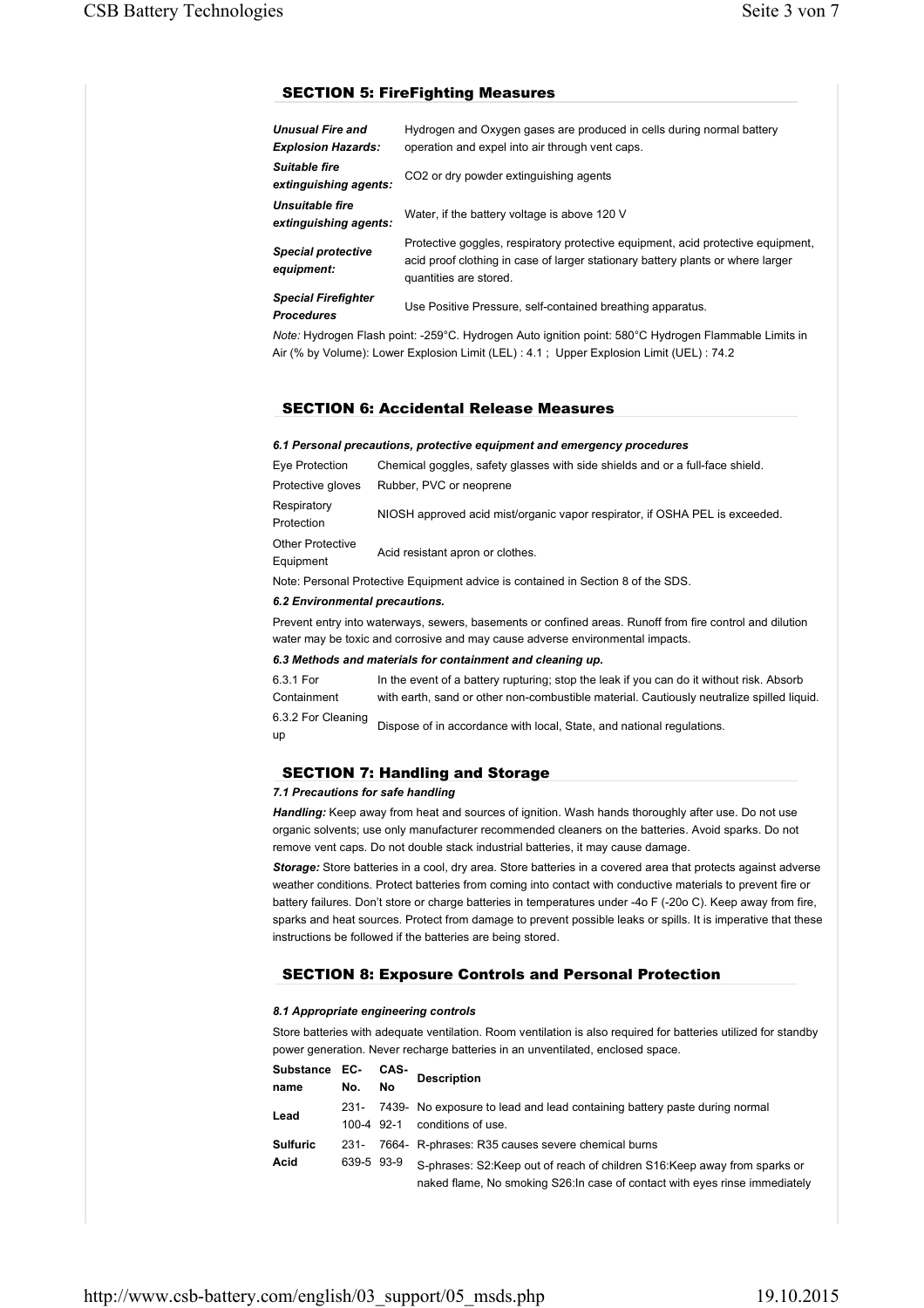with plenty of water and seek medical advice S45:In case of accident or if you feel unwell seek medical advice immediately (show the label where possible).

# *8.2 Individual protection measures*

#### *Personal Protective Equipment:*

During installation under normal conditions there is no exposure to lead or sulphuric acid. In the event of battery breakage, exposure to sulphuric acid and lead may occur. During high rate charges or overcharging acid mist may occur.

*Eye/Face Protection:* Chemical goggles, safety glasses with side shields and or a full-face shield. *Protective gloves:* Rubber, PVC or neoprene

*Respiratory Protection:* NIOSH approved acid mist/organic vapor respirator, if OSHA PEL is exceeded. *Other Protective* 

*Equipment:* Acid resistant apron or clothes.

*Work Practices:*

Use standard lead-acid battery practices. Do not wear metallic jewelry when working with batteries. Use non-conductive tools only. Discharge static electricity prior to working on a battery. Maintain eyewash, fire extinguisher and emergency communication device in the work area.

## SECTION 9: Physical and Chemical Properties

| Item                                     |        | Lead and lead compounds | Electrolyte                   |
|------------------------------------------|--------|-------------------------|-------------------------------|
|                                          | Form:  | Solid                   | Liguid                        |
| Appearance                               | Color: | Grey                    | Colorless                     |
|                                          | Odor:  | <b>Odorless</b>         |                               |
| PН                                       |        | N/A                     |                               |
| Melting point/freezing point.            |        | 327.4 °C(melting point) | -35 to -60 $^{\circ}$ C       |
| Initial boiling point and boiling range. |        | 1740 °C(lit.)           | Approx. $108 - 114^{\circ}$ C |
| Flash point.                             |        | N/A                     |                               |
| <b>Evaporation rate.</b>                 |        | N/A                     |                               |
| Vapor pressure. (mm Hg at 20°C)          |        | N.A.                    | $< 0.3$ mmHq                  |
| Vapor density.(Air=1)                    |        | 7.1                     | 3.4                           |
| Density(20°C)                            |        | 11.35 $g/cm3$           | 1.2 to 1.3 $q/cm3$            |
| solubility in water:                     |        | Very low (0.15mg/l)     | Fully soluble                 |
| Partition coefficient: n-octanol/water.  |        | N/A                     |                               |
| <b>Decomposition temperature.</b>        |        | N/A                     |                               |

*Lead and Lead compounds used in Lead Acid batteries are poorly soluble in water; Lead can be dissolved in an acidic or alkaline environment only*

# SECTION 10: Stability and Reactivity

| 10.1 Reactivity:                              | Broken batteries may result in small amounts of spilled electrolyte. Electrolyte is a<br>corrosive, nonflammable liquid. Electrolyte can destroy organic materials such as<br>cardboard, wood, textiles. Electrolyte may produce hydrogen as a reaction with<br>some metals. |
|-----------------------------------------------|------------------------------------------------------------------------------------------------------------------------------------------------------------------------------------------------------------------------------------------------------------------------------|
| 10.2 Chemical<br>Stability:                   | The battery and contents are stable under normal conditions.                                                                                                                                                                                                                 |
| 10.3 Possibility of<br>hazardous reactions:   | Hazardous polymerization will not occur.                                                                                                                                                                                                                                     |
| 10.4 Conditions to<br>avoid:                  | Overheating or overcharging the battery may results in acid mist and hydrogen<br>generation.                                                                                                                                                                                 |
| 10.5 Incompatibility<br>(materials to avoid): | Strong alkaline materials, conductive metals, organic solvents, spark or open<br>flame.                                                                                                                                                                                      |
| 10.6 Hazardous<br>decomposition<br>products:  | Hydrogen gas may be generated in an overcharged condition, in fire or at very<br>high temperatures. In fire, may emit CO, CO2 and Sulfur Oxides.                                                                                                                             |

## SECTION 11: Toxicological Information

*11.1 Information on toxicological effects:*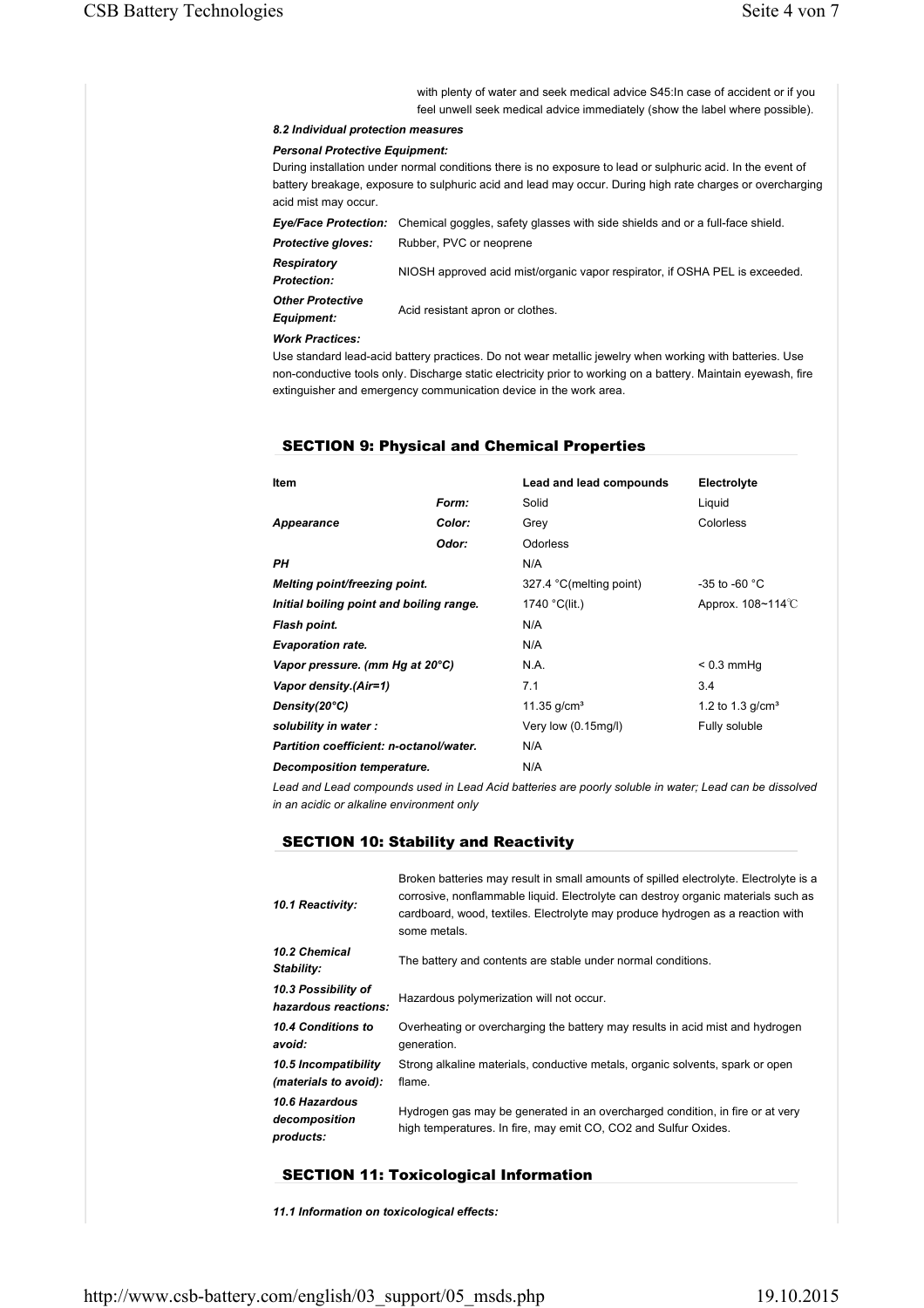CSB VRLA batteries are sealed, recombinant design that require no water replacement throughout their service life, thus no contact is made with the battery's internal components or chemical hazards. Under normal use and handling, these batteries do not emit regulated or hazardous substances.

| Sulfuric Acid (7664-93-9)                   |                                                                                                                                                                |                                                             |                    |  |  |
|---------------------------------------------|----------------------------------------------------------------------------------------------------------------------------------------------------------------|-------------------------------------------------------------|--------------------|--|--|
| <b>Administration Route Method</b>          |                                                                                                                                                                | Dose                                                        | <b>Test Animal</b> |  |  |
| <b>Acute oral toxicity</b>                  | LD50                                                                                                                                                           | 2140 mg/kg                                                  | Rat                |  |  |
| <b>Acute inhalative</b><br>toxicity (vapor) | LC50                                                                                                                                                           | 510 mg/m3                                                   | Rat                |  |  |
| 11.2 Routes of exposure:                    |                                                                                                                                                                |                                                             |                    |  |  |
|                                             | Acute                                                                                                                                                          |                                                             | Chronic            |  |  |
| Inhalation                                  | Under normal conditions of use, no health effects are<br>expected. Contents of an open battery can cause<br>respiratory irritation.                            | Repeated and prolonged<br>exposure may cause<br>irritation. |                    |  |  |
| <b>Skin</b>                                 | Under normal conditions of use, no health effects are<br>expected.                                                                                             |                                                             | No data available  |  |  |
| Eye                                         | Under normal conditions of use, no health effects are<br>expected. Exposure to dust may cause irritation.                                                      |                                                             | No data available. |  |  |
| Ingestion                                   | Under normal conditions of use, no health effects are<br>expected. Lead ingestion may cause abdominal pain,<br>nausea, vomiting, diarrhea and severe cramping. |                                                             | No data available  |  |  |

**Carcinogenicity**: The International Agency on Cancer (IARCC) has classified "strong inorganic acid mists containing sulfuric acid" as a category 1 carcinogen (inhalation), a substance that is carcinogenic to humans. This classification does not apply to the liquid forms of sulfuric acid contained within the battery. Misuse of the product, such as overcharging, may result in the generation of sulfuric acid mist at high levels.

# SECTION 12: Ecological Information

#### *This information is of relevance if the battery is broken and the ingredients are released to environment.*

**12.1** Electrolyte (diluted sulphuric acid) In order to avoid damage to the sewage system, the acid has to be neutralized by means of time or sodium carbonate before disposal. Ecological damage is possible by change of pH. The electrolyte solution reacts with water and organic substances, causing damage to flora and fauna. The electrolyte may also contain soluble components of lead that can be toxic to aquatic environments.

**12.2** Lead and Lead compounds Chemical and physical treatment is required for the elimination from water. Waste water containing lead must not be disposed of in an untreated condition. The former classification of Lead compounds as toxic for the aquatic environment R50/53 had been triggered from test results generated in the 80's for soluble Lead compounds (Lead Acetate). The hardly soluble Lead compounds such as Battery Lead Oxide were not tested at this time. Tests on Battery Lead Oxide were carried out in 2001 and 2005. The respective test results conclude that Battery Lead Oxide is not toxic for the environment, neither R50 nor R50/53 nor R51/53. From this it follows that the general classification for Lead compounds (R50/53) does not apply to Battery Lead Oxide. As the result of this the Risk Phrase R52/53 (Harmful to aquatic organisms, may cause longterm adverse effects in the aquatic environment) applies to Battery Lead Oxide.

Effects of Battery Lead Oxide in the aquatic environment: Toxicity for fish: 96 h LC 50 > 100 mg/l Toxicity for daphnia: 48 h EC 50 > 100 mg/l Toxicity for alga: 72 h IC 50 > 10 mg/l

The results demonstrate these Battery Lead Oxide compounds in a concentration of 100 mg/l have no adverse effect on fish and daphnia. A concentration of these Battery Lead Oxide of 10 mg/l has no adverse effect on the rate of growth and the biomass. For the classification according to Directive 67/548/EEC the most sensitive adverse effect has to be considered. As a result of the toxicity for alga at > 10 mg/l Battery Lead Oxide has to be classified according to the R-Phrases 52/53 (Harmful to aquatic organisms, may cause long term adverse effects in the aquatic environment).

## SECTION 13: Disposal Considerations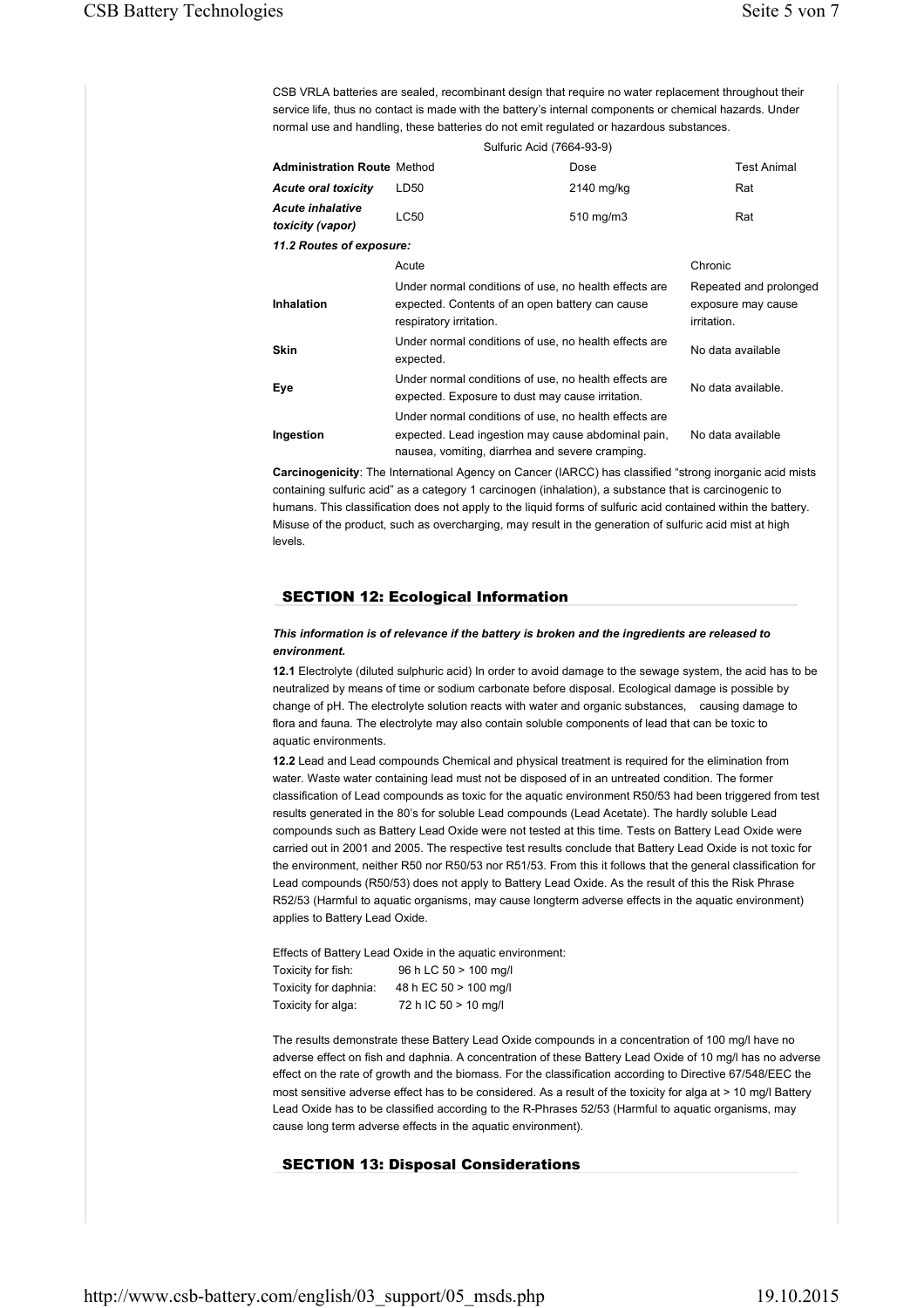Spent lead acid batteries (EWC 160601) are subject to regulation of the EU Battery Directive and its adoptions into national legislation on the composition and end of life management of batteries. Spent Lead Acid batteries are recycled in lead refineries (secondary lead smelters). The components of a spent Lead Acid battery are recycled or reprocessed. At the points of sale, the manufacturers and importers of batteries, respectively the metal dealers take back spent batteries, and render them to the secondary lead smelters for processing. To simplify the collection and recycling or reprocessing process spent Lead Acid batteries must not be mixed with other batteries. By no means may the electrolyte (diluted sulphuric acid) be emptied in an inexpert manner. This process is to be carried out by the processing companies only.

# SECTION 14: Transport Information

All CSB batteries are identified as "Battery, Electric Storage, Wet, Nonspillable" when transported by air, sea or by land transportation. The battery(s) must be identified as above on the Bill of Lading and properly packaged with their terminals protected from short circuit. **NA or UN numbers do not apply.** CSB battery (s) warning label identifies each battery as **NONSPILLABLE**.

CSB seal lead-acid batteries are classified as "Nonspillable" for the purpose of transportation by DOT, and IATA/ICAO as result of passing the Vibration and Pressure Differential Test described in **DOT [49 CFR 173.159 (f)]** and **IATA/ICAO [Special Provision A67].**CSB seal lead-acid batteries can be safely transported on deck, or under deck stored on either a passenger or cargo vessel as result of passing the Vibration and Pressure Differential Tests as described in the IMDG regulations(Special Article 238).

To transport these batteries as "non-spillable" they must be shipped in a condition that would protect them from short-circuits and be securely packaged so as to withstand conditions normal to transportation by a consumer, in or out of a device, they are unregulated thus requiring no additional special handling or packaging.

For all modes of transportation, each battery and outer package is labeled "**NON-SPILLABLE**" **per 49 CFR 173.159(f) and 49 CFR 173.159a.** If you repackage our batteries either as batteries or as a component of another product you must label the outer package "**NON-SPILLABLE**" **per 49 CFR 173.159(f) and 49 CFR 173.159a.**

## SECTION 15: Regulatory Information

In accordance with EU Battery Directive and the respective national legislation, Lead Acid batteries have to be marked by a crossed out dust bin with the chemical symbol for lead shown below, together with the ISO return/recycling symbol.



*15.2 INTERNATIONAL REGULATIONS (Non-US):*